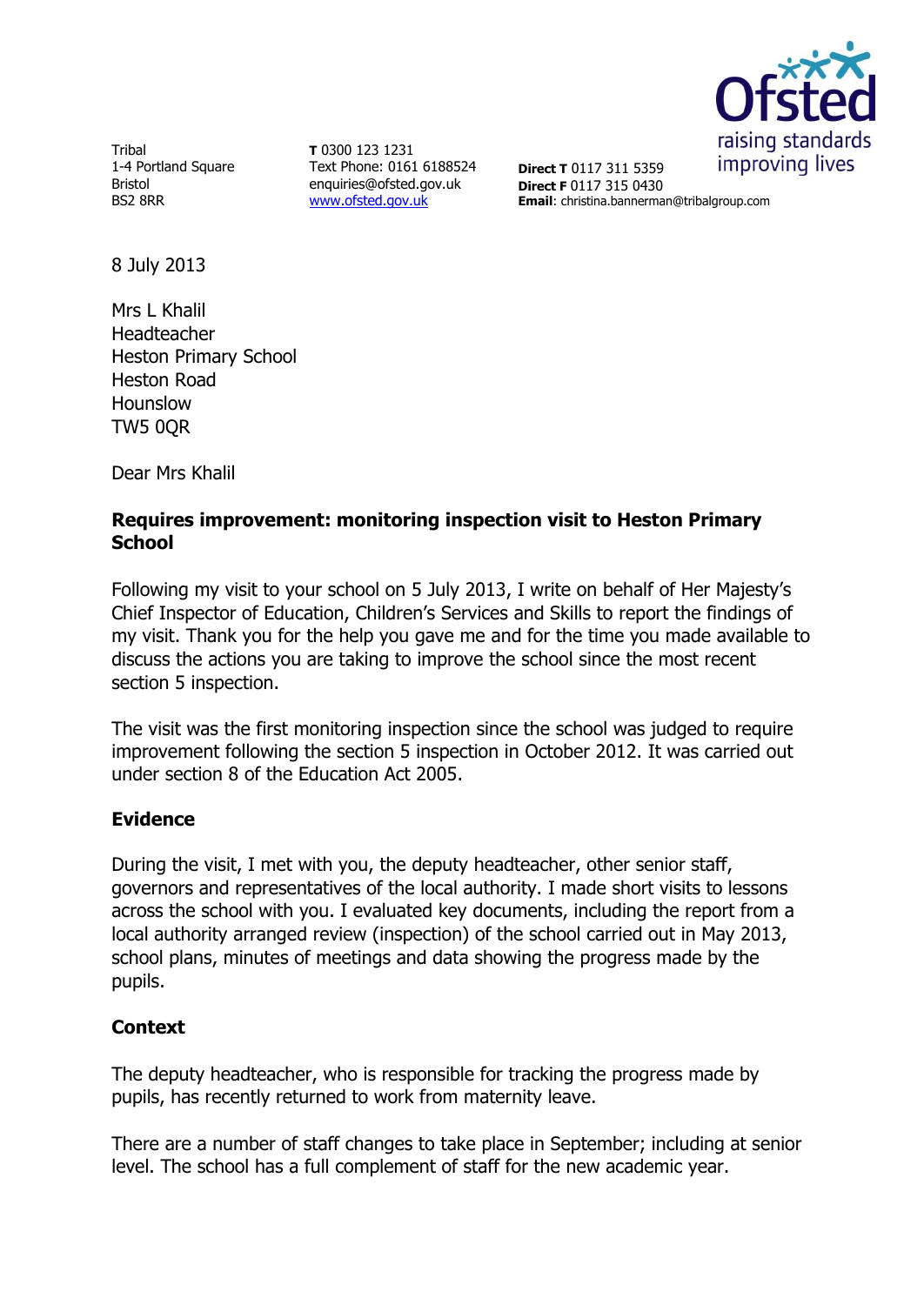

## **Main findings**

This academic year has been a hard one for you and the school. You accept that you may have been deflected from your key leadership tasks (leading the teaching and curriculum) by matters involving the new school building, staffing and the amalgamation of two years ago. You have consistently managed the school effectively from day-to-day but neither I, nor the local authority, have been convinced that you were giving the direction needed to move the school towards becoming good. Your aspirations for the school were vague. The governing body was not effectively challenging the school to move forward. Consequently, as the year has progressed, local authority officers and I have had many difficult and tough discussions with you, and governors, culminating in the local authority's critical review in early May. You have needed challenge from outside the school.

But this has started to change. Your willingness to listen, reflect and take the criticisms on the chin, and then act on them, are now beginning to show fruit. In recent weeks, particularly, you are showing better and clearer leadership, directed in the right areas. The re-organisation of the governing body, and the appointment of a skilled and experienced new Chair in May, alongside the return of the deputy headteacher, has also helped to galvanise change.

Teachers with leadership responsibilities feel better supported and guided. They now know better the key points in the school development plan. They say there is greater clarity, and aspiration, from you about what the teaching in the school needs to be like to ensure all pupils make consistently good progress. To test this, I challenged the music subject leader in depth about raising aspirations in music and she responded very thoughtfully to these questions. It is good to note that a member of staff has responsibility for developing and using the school's lovely grounds and environment for learning. We discussed usefully how the curriculum could be developed further with this in mind.

For the most part, the lessons across the school which we briefly observed together showed the recent improvements in teaching which you and the local authority have noted. The lessons were purposeful and the pupils engaged. There were several examples of different work being given appropriately to meet the needs of different groups of pupils. However, we also saw examples of teaching where pupils were sitting and listening for too long and where staff were doing too much for for the pupils rather than allowing them to think and learn for themselves. In the Early Years Foundation Stage, children learned and organised themselves independently. It was not clear in all the lessons we observed that these important skills of independence are fully used in older year groups.

The school now has precise, more reliable data about the progress of pupils in English and mathematics across all year groups. School self-evaluation is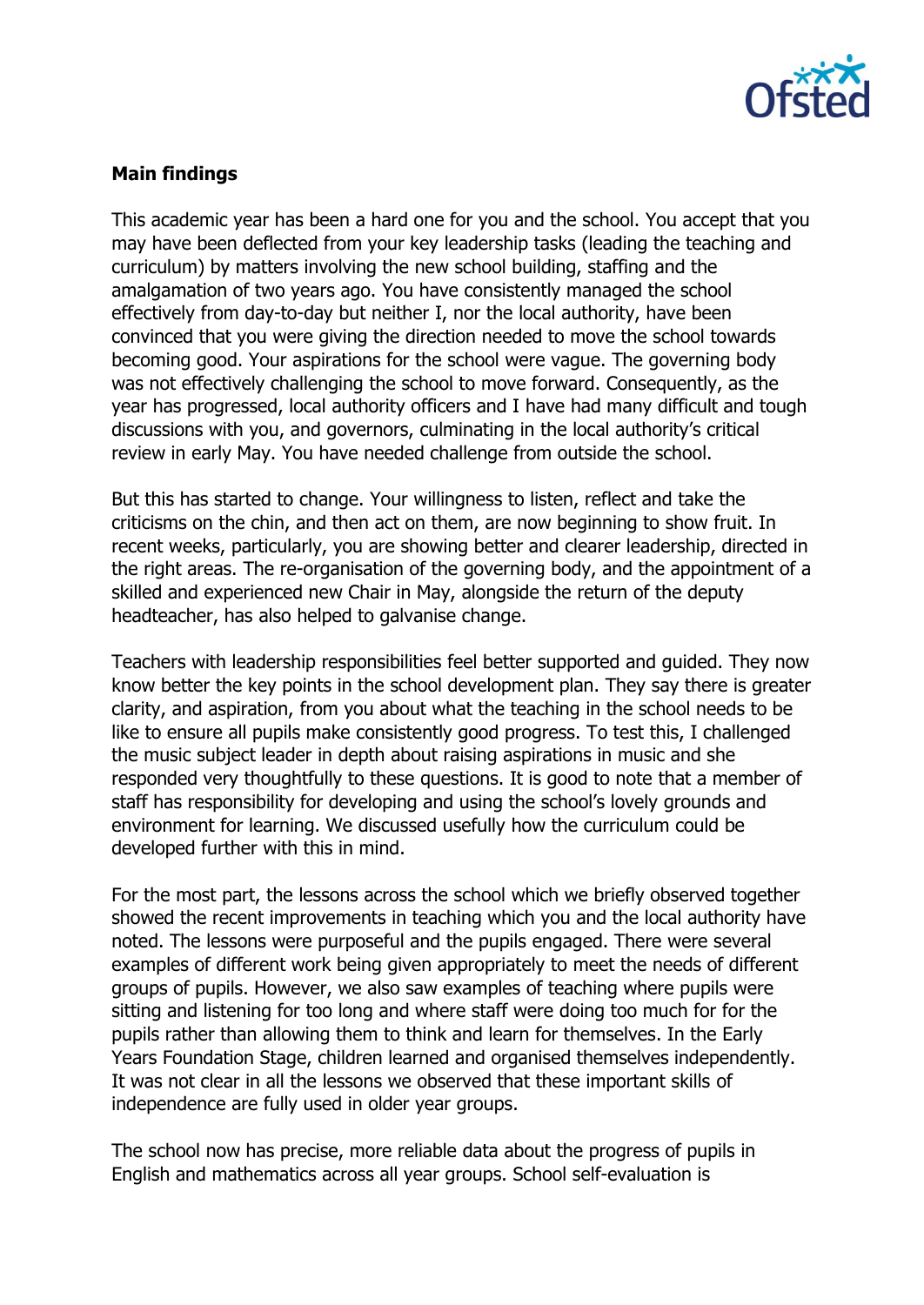

increasingly accurate. This is a big improvement from earlier in the year. Overall, the data presents a reasonably positive picture. There is very little evidence of any underachievement in any group or year. However, there are inconsistencies, of which you are aware, and there is more to do to ensure the pupils all make good progress. The deputy headteacher, with other staff, organises this data well and is using it better to show what areas need further work. For example, there is a need to improve progress generally within the current Year 3 cohort and in reading in Year 4. Pupils who speak English as an additional language make slightly better progress than their peers; they are well supported in their learning. Pupils entitled to free school meals achieve as well as their peers.

You, with the governors, have made sensible decisions about staffing for the next academic year. The responsibilities of the two new senior staff have been carefully considered. The governing body, under its new Chair who is well supported by the Vice Chair, has raised its performance considerably since the local authority review. Governors now support and hold you to account robustly, with the Chair now helpfully meeting with you weekly. Governors have organised and received useful training and now make well-focused visits to the school. Minutes of recent governing body meetings show good understanding of the issues the school faces and of firm questioning and challenge. This is a vast improvement in a very short time.

Your key task now, which we discussed in detail, is to ensure that you provide clear leadership and direction to the staff and senior team, so that they, in turn, can bring the improvements for which they are responsible. The local authority expects to provide less support and direction to you next year, as do I. You, the staff and the governors need to show that the school, under its own steam, is able to continue the improvements which have now just begun.

Despite recent improvement, senior leaders and governors have not so far taken effective action to tackle the areas requiring improvement identified at the last section 5 inspection. They accept this. The school should take immediate action to:

- ensure the headteacher and senior leaders provide clear leadership for the school without requiring the level of external direction that has been needed during this school year
- continue to improve the quality of teaching, in particular by ensuring that pupils work independently and have to think more consistently for themselves, so that all pupils make good progress
- induct new staff, and the new school leaders, quickly, so that they understand  $\bullet$ what is needed of them and can hit the ground running.

Ofsted may carry out further visits and, where necessary, provide further support and challenge to the school until its next section 5 inspection. I am likely to inspect the school again in the autumn term and to report publicly on my findings then.